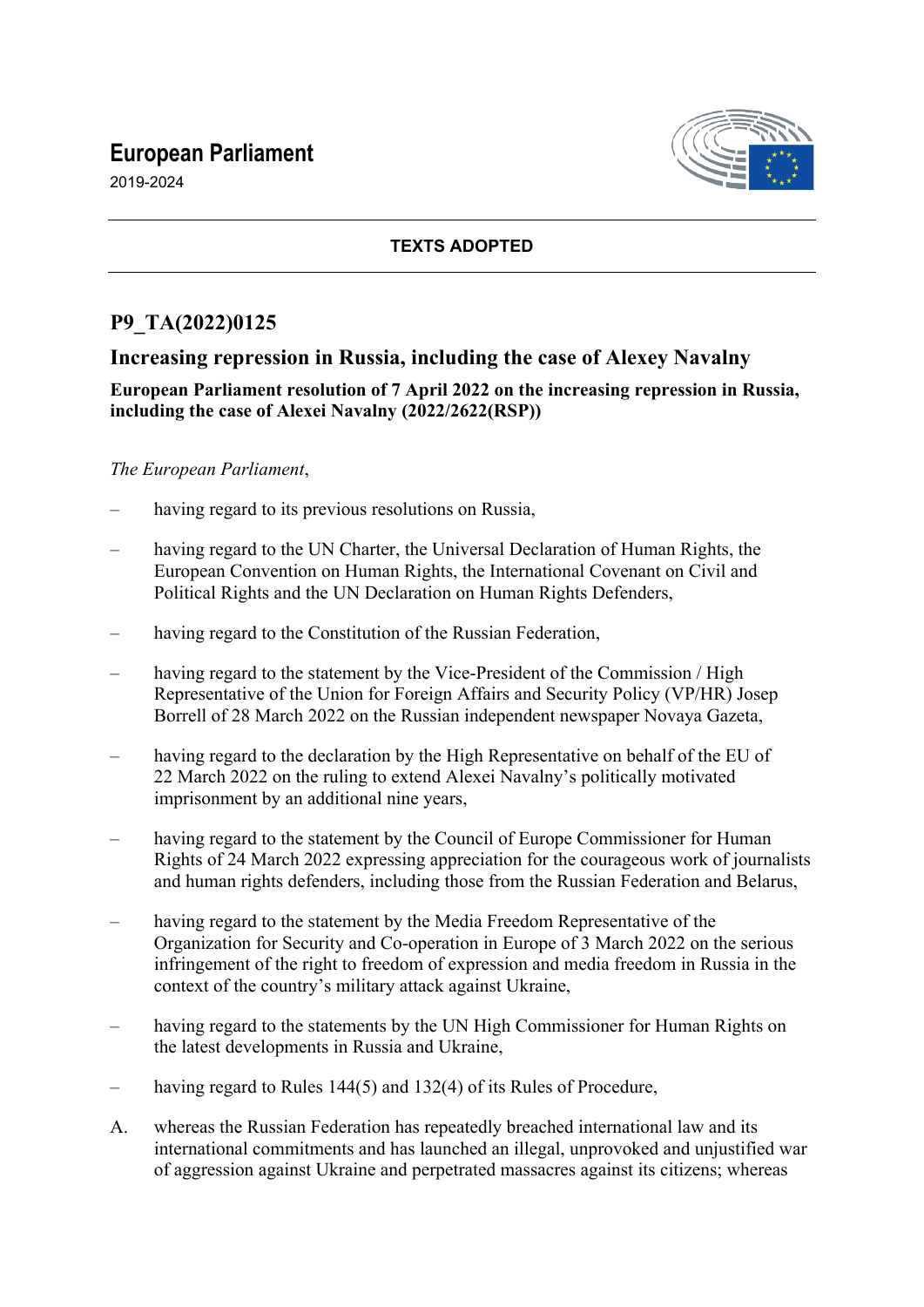legislative restrictions, media bans, the criminalisation of independent reporting and free opinion, and other political prosecutions have reached a totalitarian scale in recent months, resulting in the disintegration of independent and pluralistic civil space in Russia;

- B. whereas the Russian regime has intensified, in an unprecedented manner, its crackdown on peaceful protesters, independent journalists and bloggers, human rights defenders and civil society activists in an effort to silence any criticism of and opposition to its illegal, unprovoked and unjustified military aggression against Ukraine; whereas thousands have fled Russia due to the drastically increased risk of arbitrary arrest and prosecution; whereas this crackdown has had a devastating effect on the lives and freedoms of minorities, LGBTQI+ persons, women, and all people branded by the government and society as deviating from the behavioural or normative rules and expectations imposed or for criticising the regime and the policies of the Russian authorities;
- C. whereas fundamental human rights, including freedom of association and freedom of expression, are enshrined in the Constitution of the Russian Federation, as well as in numerous international legal instruments to which Russia has committed itself; whereas the Russian authorities are responsible for years of systematic propaganda campaigns against Ukraine, Europe and liberal democratic values, culminating in the eradication of any vestiges of a vibrant, politically active and independent civil society;
- D. whereas since 24 February 2022, Russian authorities have arbitrarily detained more than 15 400 peaceful anti-war protesters across the country, subjecting some to severe ill-treatment and other human rights violations; whereas more than 60 criminal cases have already been brought since then;
- E. whereas numerous laws imposed over the past few years, such as the 'foreign agents' law and its variations, the regulation of and adjudication over so-called 'extremist organisations' and countless decrees by the regulator responsible for media oversight (Roskomnadzor) have been used by Russian authorities for their concentrated crackdown on independent civil society and media active in Russia, targeting in particular non-governmental organisations (NGOs), human rights defenders, journalists, lawyers, as well as women's rights, LGBTQI+ and environmental activists, and activists of ethnic and cultural minorities; whereas the imposition of all of this legislation, regulation and judicial and administrative burdens is forcing civil society actors to refuse foreign funding, engage in self-censorship and reduce both their public visibility and their activities for fear of state retaliation;
- F. whereas on 4 March 2022, the Russian Parliament amended the Criminal Code to impose a penalty of up to 15 years in prison for spreading allegedly 'fake' information about the war in Ukraine; whereas on 22 March 2022, the law was broadened to criminalise the sharing of 'fake news' about any activities of Russia's official bodies abroad; whereas on 4 March 2022, the Russian Duma banned demonstrations against the war in Ukraine; whereas the Russian legal reforms have introduced administrative and criminal offences for Russian nationals and legal entities who call for international sanctions against the Russian state, its nationals or any Russian legal entities;
- G. whereas Russian authorities have forced several independent media outlets to suspend their activities, close down, or move their activities abroad, while blocking access to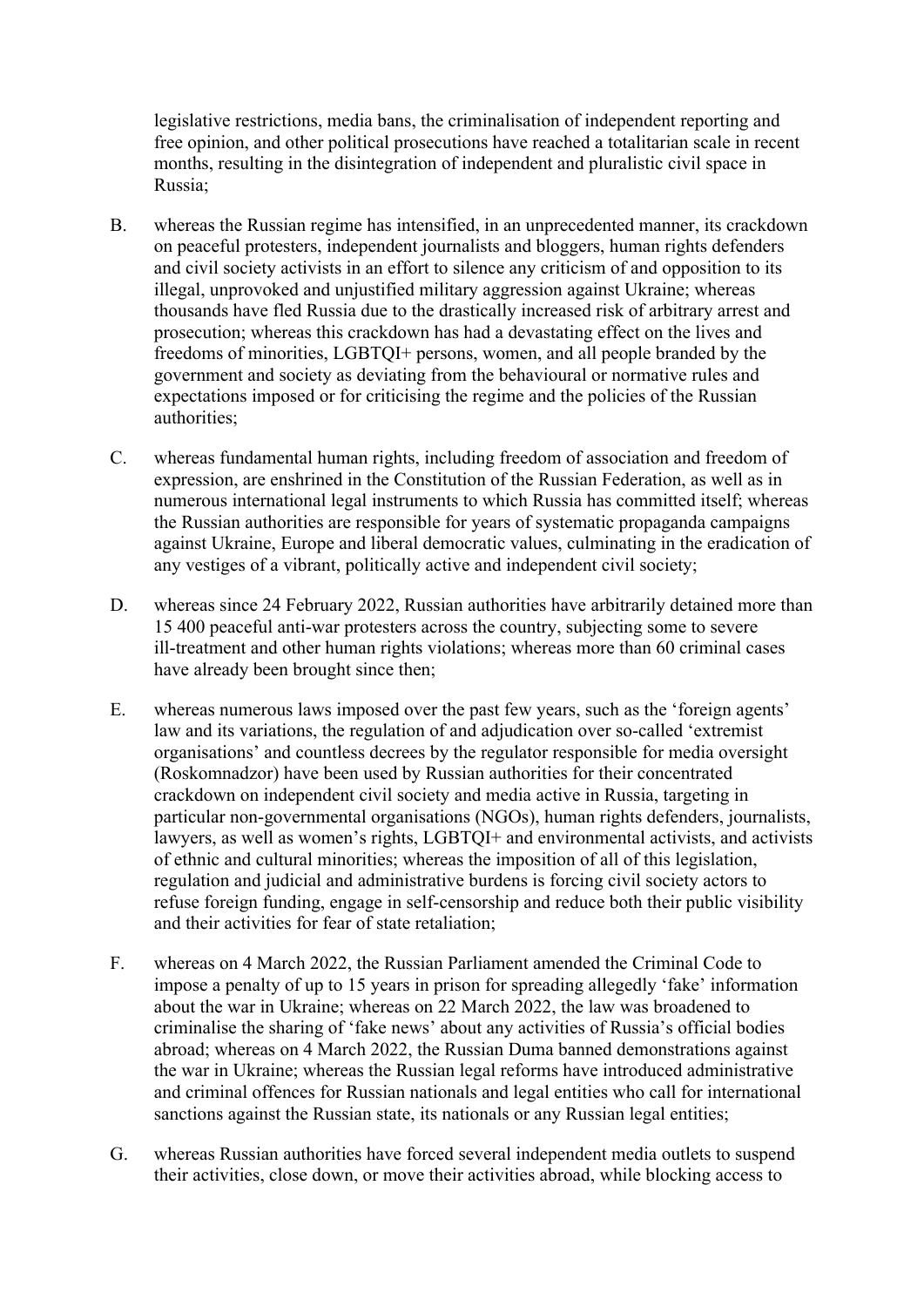others in the context of growing internet censorship, control and isolation, thereby depriving the Russian population of unbiased information about Russia's war against Ukraine and the war crimes being committed there in the name of the Russian Federation; whereas these include, most notably, the radio station Echo of Moscow, the TV station Dozhd and the newspaper Novaya Gazeta; whereas the authorities have blocked foreign social media in Russia and blacklisted Meta, the parent company of Facebook, Instagram and WhatsApp, labelling it as 'extremist';

- H. whereas since the beginning of Russia's war in Ukraine, hundreds of journalists, human rights defenders, activists and others have left Russia due to the drastically increased risk of arbitrary arrest and prosecution, including after President Putin referred to those standing up against the war as 'national traitors' and a 'fifth column';
- I. whereas on 16 March 2022, the Committee of Ministers of the Council of Europe decided to revoke the membership of the Russian Federation in the Council of Europe, effective immediately; whereas the Russian Federation, for its part, decided to leave the Council of Europe on 15 March 2022, depriving Russian citizens of the protection enshrined in the European Convention on Human Rights and denying them access to judicial remedies before the European Court of Human Rights;
- J. whereas Alexei Navalny, a Russian lawyer, opposition politician and anti-corruption activist, and laureate of the 2021 Sakharov Prize, was arrested in January 2021 and has been in prison since February 2021, where he has been serving an arbitrary, politically motivated sentence and has been repeatedly subjected to torture and inhumane treatment; whereas the EU has condemned the poisoning and politically motivated imprisonment of Alexei Navalny in the strongest possible terms, imposed targeted sanctions and continues to demand an independent investigation into his poisoning;
- K. whereas on 22 March 2022, Moscow's Lefortovski Court, following an extraordinary session staged in a prison camp and thus outside regular court facilities, sentenced Alexei Navalny to nine years in a maximum security prison and issued him with an administrative fine of RUB 1,2 million (approximately EUR 12 838); whereas this judgment clearly contravenes international law and the Russian Constitution and is as unlawful, arbitrary and politically motivated as the previous judgment;
- L. whereas a number of activists have been threatened with or subjected to arrest and prosecution for supporting or working with Alexei Navalny or for supporting his ideas, like the smart voting strategy; whereas they were accused and prosecuted for such support based on the retroactive application of new laws or administrative decisions on the basis of their social media statements, and many of them have left Russia after facing criminal charges; whereas Alexei Navalny's Anti-Corruption Foundation was labelled 'extremist';
- 1. Condemns the Russian regime's domestic repression, which has worsened in the wake of Russia's war of aggression against Ukraine; demands that Russian authorities stop the harassment, intimidation and attacks against all anti-war protesters, independent civil society organisations, NGOs, human rights defenders, journalists, lawyers, as well as women's rights, LGBTQI+ and environmental activists in Russia; expresses its solidarity with the democratic forces in Russia committed to an open and free society, and underlines its support for all individuals and organisations which have been the target of attacks and repression;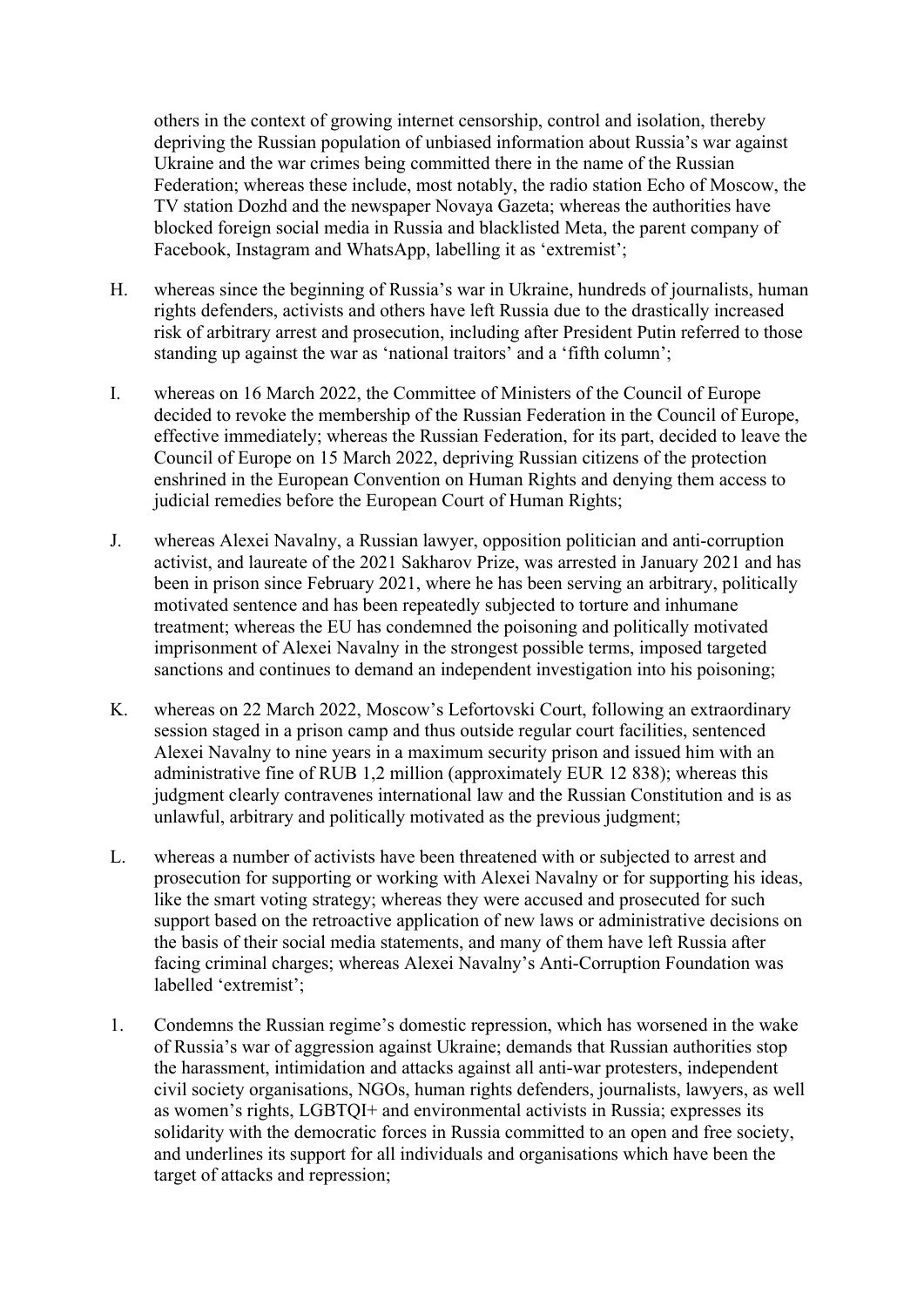- 2. Condemns the neo-totalitarian, imperialist ideological stance cultivated by the Russian Government and its propagandists; emphasises that the assault against democracy and disregard for the rights of other nations has paved Russia's path towards despotism, international aggression and war crimes; underscores that an undemocratic Russia is a constant threat to Europe's security and stability;
- 3. Deplores Russian legislation, including on 'foreign agents', the changes to the Criminal Code introduced on 4 March and 22 March 2022, and the Mass Media Law, which are used to engage in judicial harassment against dissenting voices in the country and abroad and to undermine independent media; underscores that these developments are in blatant contradiction with the commitments Russia has voluntarily undertaken under international law and written into its own Constitution;
- 4. Denounces the continuous and increasing censorship by Russian authorities, including of the internet, and urges them to immediately put an end to their control and censorship;
- 5. Condemns Russian authorities' behaviour in persecuting the mothers of Russian soldiers and their established organisations, depriving Russian parents of information on the whereabouts of their children and refusing to cooperate with Ukrainian authorities in order to return the remains of Russian soldiers killed in action;
- 6. Condemns the role of Patriarch Kirill of Moscow, head of the Russian Orthodox Church, for providing theological cover for Russia's war of aggression against Ukraine; praises the courage of the 300 priests of the Russian Orthodox Church who have signed a letter condemning the aggression, grieving over the ordeal of the Ukrainian people and asking to "stop the war";
- 7. Strongly condemns the imprisonment of the Sakharov Prize laureate Alexei Navalny and reiterates its call for his immediate and unconditional release, as well as of the hundreds of other Russian citizens baselessly detained merely for having the courage to demonstrate in favour of democracy and peace or to improve their rights, including the rights to freedom of expression and peaceful assembly; calls on the Russian authorities to improve conditions in prisons and detention facilities in order to meet international standards; considers Alexei Navalny's humanitarian, health and safety situation a priority concern for the EU; calls on the Russian authorities to take all necessary measures to fully secure his rights during his unlawful detention; condemns the fact that the trial against Alexei Navalny did not respect his right to a fair trial and reiterates its call for a transparent investigation into the poisoning of Alexei Navalny, without delay;
- 8. Considers the repression against Alexei Navalny, his supporters, the media and civil society, all intended as part of a prelude to Russia's criminal war of aggression, and reiterates that political pluralism and free media are the best safeguards against and obstacles to international aggression by an undemocratic government; considers that our efforts to support freedom of opinion and the media for Russian citizens are an intrinsic part of our efforts to combat the war and aggression in Ukraine;
- 9. Forcefully condemns the decisions by Russian courts leading to the closure of International Memorial and the Memorial Human Rights Centre, together one of Russia's oldest and most prominent human rights organisations and a Sakharov Prize laureate; condemns the continued warnings by Roskomnadzor against Novaya Gazeta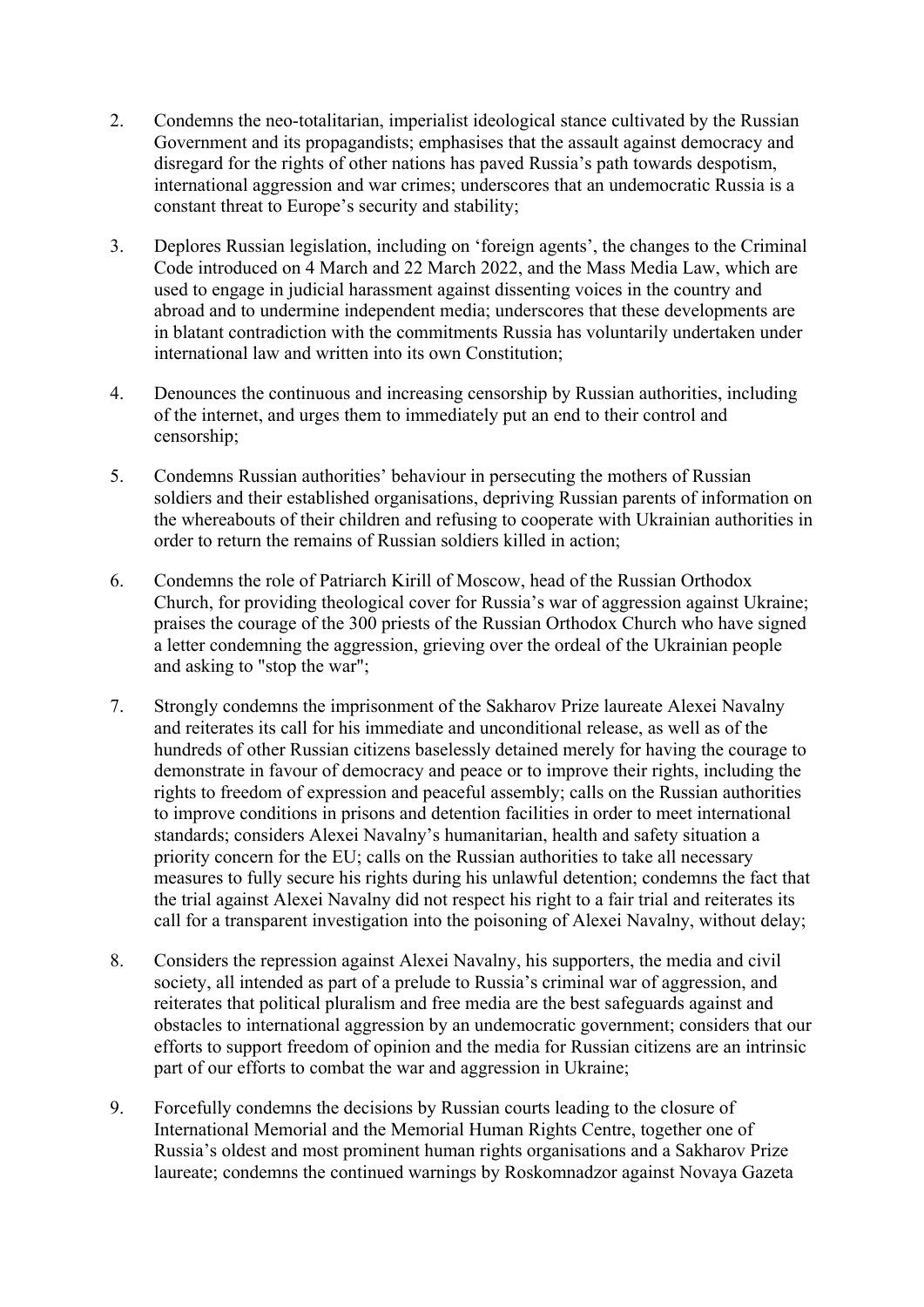concerning censorship and alleged violations of the 'foreign agents' law, resulting in the newspaper's announcement to cease operations until the end of the war in Ukraine; equally deplores the Russian Prosecutor-General's request for Roskomnadzor to restrict access to Echo of Moscow and Dozhd due to their coverage of the war in Ukraine; commends the role played by these outlets, as well as so many other independent organisations and news outlets that have since been closed down, in uncovering the truth and providing facts about the crimes of the Soviet regime and the Russian Government, as well as their commitment to human rights; calls for an end to the systematic repression of journalistic institutions and independent media, which constitute the fundamental pillars of freedom and democracy;

- 10. Calls on the UN Human Rights Council to investigate in full and as a matter of urgency the abuses of the right to information and freedom of expression perpetrated by the Russian regime;
- 11. Expresses deep concern over how the crackdown on Russian civil society, human rights defenders, women's rights activists, sexual and reproductive health and rights activists and LGBTQI+ communities is further exacerbating the situation of already vulnerable and targeted groups in the country;
- 12. Reiterates that the free and independent work of civil society organisations and the media is a cornerstone of a democratic society; calls on Russia, therefore, to establish a clear legal framework as well as a safe environment for civil society organisations, protesters, media and political actors in line with Russia's Constitution and international obligations and with international human rights standards, enabling them to carry out their legitimate and useful work without interference; stresses the need to guarantee efficient legal recourse for protesters, civil society activists and journalists whose fundamental rights have been violated;
- 13. Calls on the Commission, the European External Action Service (EEAS) and the Member States to closely monitor the human rights situation in Russia, to provide emergency assistance and to increase support for the civil society, independent NGOs, human rights defenders and independent media which remain active in Russia, including sustainable and flexible financial assistance; calls on the EU Delegation and the Member States' representations in Russia to publicly show solidarity with those persecuted;
- 14. Urges the Commission and the Member States to strengthen protection for the rights and physical integrity of activists, independent journalists and human rights defenders targeted by the Russian authorities' repression, and to provide them with emergency visas to enable them to leave the country and find temporary shelter in the EU, as well as to allow threatened or banned Russian NGOs and media to immediately continue their work from EU territory if needed;
- 15. Calls on the VP/HR and the Council to make effective use of the EU's global human rights sanctions mechanism and impose restrictive measures on all Russian officials involved in the crackdown against independent civil society and media and peaceful protesters, as well as in this latest case against Alexei Navalny;
- 16. Calls on the Commission and the Member States to prevent and counter the spread of disinformation, including propaganda, and strengthen independent media; welcomes,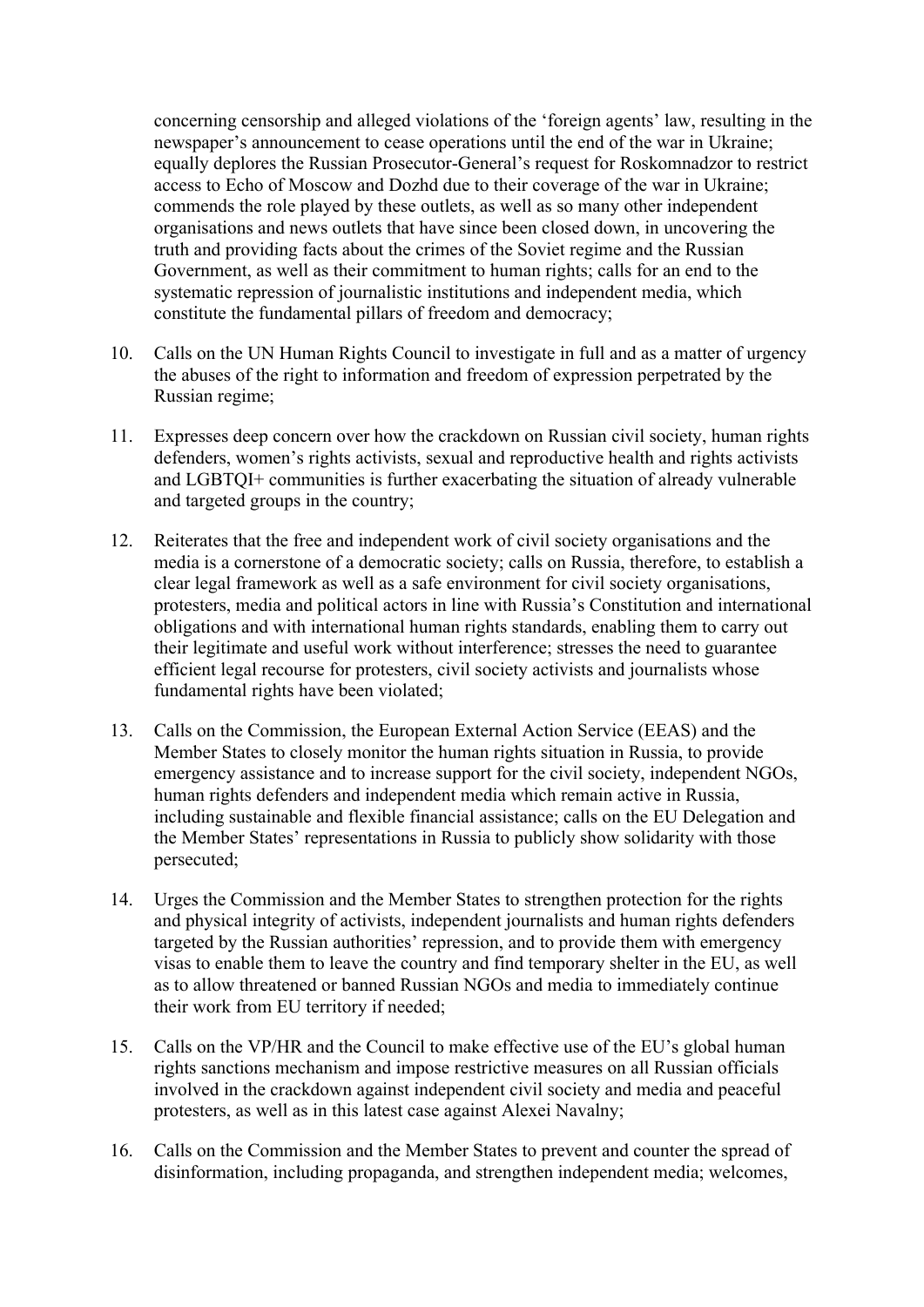therefore, the development of specific platforms and news in Russian and Ukrainian; calls for EU strategic communications to be improved and for an exploration of effective ways to counter war propaganda originating in Russia from outlets such as Rossija, Channel One Russia and NTV, which disseminate content approving of the war of aggression and misinforming people about it; calls on the Member States, the Commission and the EEAS to continue to enhance alternative online Russian-language information on the unfolding developments to counter disinformation, to continue to ensure that public statements from the EU and the Member States are translated into Russian and to address Russian-speaking audiences and platforms;

- 17. Calls on the Commission and the Member States to host banned media teams in the EU and to develop a joint platform for media in exile, as well as to support technologies that enable people to use the internet to exercise their fundamental rights, in particular the freedom of information and expression, and to support the pursuit of democracy and the rule of law, by establishing technological means to circumvent communication surveillance and the blocking of websites and applications in Russia, including low-tech via M-waves, a VPN Russia platform, anonymisation networks and satellite TV;
- 18. Calls on the EU Delegation and national diplomatic representations in Russia to closely monitor the situation on the ground and how trials are handled and to offer those concerned any support that they may need, including direct financial assistance to pay for lawyers and experts; calls on all governments to refuse any future extradition requests for Russian nationals for offences under the Criminal Code and the Code of Administrative Offences;
- 19. Urges the Member States, the Council and the Commission to secure humanitarian status and create safe migration possibilities for threatened Russian opposition, civil society and media representatives, including securing opportunities for them to enjoy long-term residence and work in the European Union; calls on the Member States to devise a mechanism to protect Russian soldiers who decide to defect; calls on financial institutions, banks, credit card companies and government authorities to introduce screening procedures for the tailored application of sanctions against Russian citizens in the EU in order to allow opposition activists, independent civil society and media representatives to retain access to their financial assets necessary to secure their existence in the European Union;
- 20. Recalls that academic and cultural collaboration at an individual level, even in times of conflict, may help to strengthen pluralistic voices in anti-democratic circumstances and serve as a basis for facilitating the re-establishment of relationships after the conflict; underlines that the Russian scientific community has been a primary target of repression by Putin's regime;
- 21. Stresses the strategic value of the input of Russian academics who oppose the war in order to better analyse Putin's regime and how to counter it; calls for an EU strategy to allow Russian students and professors to officially continue their studies and work in European universities, particularly in humanitarian disciplines, and to receive their corresponding diplomas;
- 22. Asks the EEAS, the Commission and the Member States to mainstream human rights and civil society consultation across all dialogues between the EU, its Member States and Russia, and to abide by their commitment to gender mainstreaming;